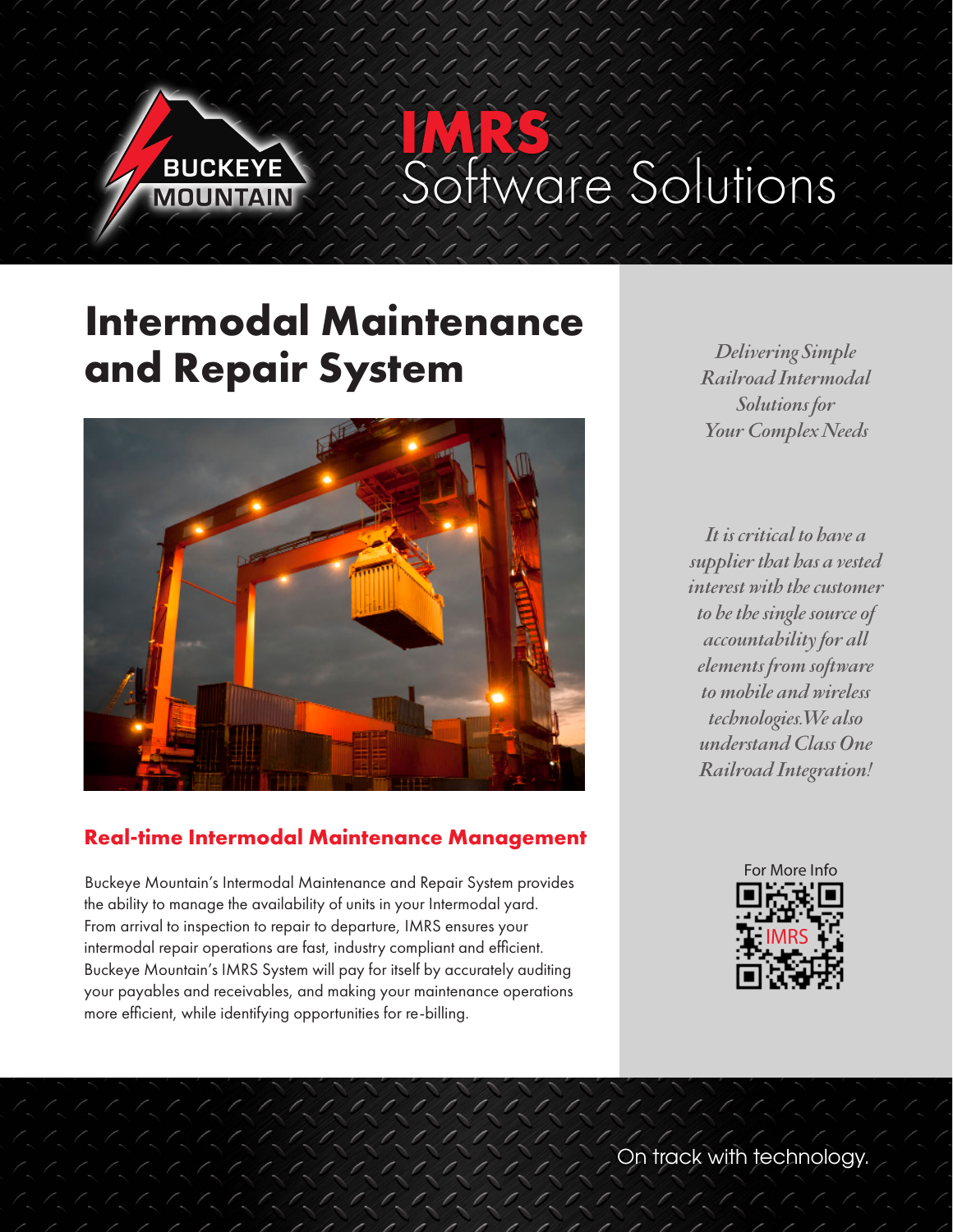## **In the Yard and in the Office**

The Intermodal Maintenance and Repair System includes three modules:

REPAIR YARD MANAGEMENT – IMRS provides a list of damaged units needing inspection and automatically assigns work orders to the mechanics. The system will also identify re-billable repairs, and generate electronic and paper invoices.

QUICK-STOP REPAIRS – IMRS provides the ability to record and charge for repairs requested by drivers for roadability.

ELECTRONIC CLAIMS FILING – IMRS enables equipment owners, railroads and external repair vendors to submit invoices for payment. The system automatically audits the invoice and displays the resulting exceptions to the auditors for review.



| 0 - Cf hadromariakean                                   |                                        |                                             |                                                              |                   |                       |                                | ō                          |
|---------------------------------------------------------|----------------------------------------|---------------------------------------------|--------------------------------------------------------------|-------------------|-----------------------|--------------------------------|----------------------------|
| LIGHT                                                   |                                        |                                             | Here: Eryke: Irvin Favori   Not-Order:   Not-Order:   Favori |                   |                       |                                |                            |
|                                                         |                                        |                                             |                                                              |                   |                       |                                | <b>Pialas</b>              |
| Dashboard                                               |                                        |                                             |                                                              |                   |                       |                                |                            |
|                                                         |                                        |                                             |                                                              |                   |                       |                                | Consider International and |
| <b>Bubica suarch</b>                                    |                                        | In Australia (A)                            |                                                              |                   |                       |                                |                            |
| <b>SIVIS</b><br><b>Geardto</b>                          |                                        |                                             |                                                              |                   |                       |                                | SmAR                       |
| Total:<br><b>Contract Contract</b><br><b>STATISTICS</b> | <b>Danisler</b><br><b>DATE</b>         | Execute Executive<br><b>College College</b> | <b>Carter Committee</b>                                      |                   | <b>Take</b>           |                                | <b>Constructions</b>       |
| No records to dropby<br>$9.3 - 1.8$                     | Displayment on it is mid-              | <b>Pending Avid</b>                         | <b>ARP PRICHT</b><br>EVERBUR, NC.                            | <b>GROUTE</b>     | 37.00.00              | svisosia                       |                            |
| <b>Josh Bake Bannery</b>                                |                                        | 31 Aug E                                    | ASP, HNIGHT<br>internation, rec.                             | 407228.06         | E78.00                | 11/08/08 (2)                   |                            |
| g.                                                      |                                        | 31 Auch                                     | ARP, PRIGHT<br>internation, Jac.                             | KX122M21          | 310.00                | <b>TASTOR O</b>                |                            |
|                                                         |                                        | <b>Panang Aust</b>                          | bon                                                          | <b>CELLED</b>     | System.               | <b>TAQUESTS</b>                |                            |
|                                                         |                                        | Penting Auck<br><b>Pending Audi</b>         | <b>ESK</b><br>btx                                            | dúúsla.           | \$150.00<br>8281.00   | <b>USANT</b><br><b>MADOB C</b> |                            |
|                                                         | <b>B Hindrick Right</b><br>the Parties |                                             | <b>FORDINGS</b>                                              | MS5.486           |                       |                                |                            |
|                                                         |                                        | <b>Pending Avid</b>                         | <b>NOTENCOM</b>                                              | materiality       | 4708.00               | <b>BARSON</b> IS               |                            |
|                                                         |                                        |                                             |                                                              |                   |                       |                                |                            |
|                                                         | Good                                   |                                             | Johnsonville Matteries were and Reyest Josians               | <b>COURTS</b>     |                       | Good                           |                            |
| <b>Anniversal To Mar</b>                                | Lights                                 |                                             | Needs Repair                                                 | <b>Rims</b>       | Wheels and            |                                | Needs Repair               |
|                                                         | Reflectors                             |                                             | Needs Repair                                                 |                   | Frame and<br>Assembly |                                | Needs Repair               |
|                                                         | Wiring                                 |                                             | Needs Repair                                                 |                   | Suspension            |                                | Needs Repair               |
|                                                         | Air                                    |                                             | Needs Repair                                                 | Axles             |                       |                                | Needs Repair               |
|                                                         | <b>Brakes</b>                          |                                             | Needs Repair                                                 | License<br>Number |                       |                                |                            |
|                                                         | Kingpin                                |                                             | Needs Repair                                                 | License<br>State  |                       |                                |                            |
|                                                         |                                        |                                             |                                                              | VIN               |                       |                                |                            |

#### **IMRS…**

- Manages available unit inventory
- Tracks damaged units so they are inspected and repaired efficiently.
- Ensures repairs are recorded correctly to avoid billing exceptions.
- Identifies repairs that require before and after photographs (based on cost or repair type)
- Automatically prices repairs based on vendor agreements
- Flags repairs that exceed a specified dollar amount
- Prioritizes repairs based on customer needs
- Provides the ability to record State and Federal Highway inspections and create work orders for repairs
- Matches damaged items to J2 records for re-billing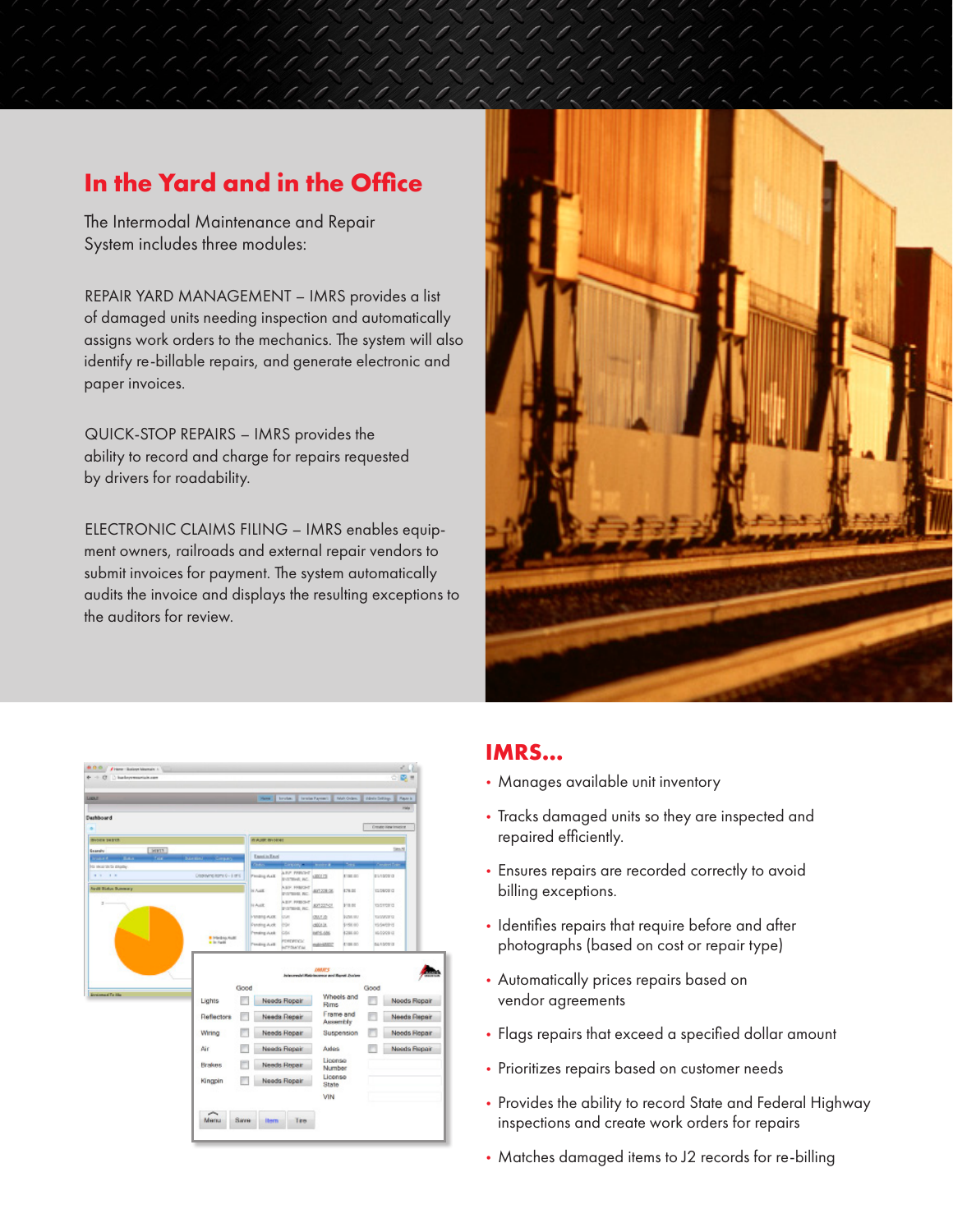## **Streamlining Your Intermodal Operations**

IMRS expedites intermodal equipment through each phase in your yard:

- As equipment arrives in the yard, bad ordered units or units requiring inspection are TRACKed in IMRS to ensure units handled quickly.
- When an INSPECTION is completed, the system ensures the work order is recorded correctly, repairs are priced automatically, and photos are taken and a purchase order is obtained, if needed.
- Once a WORK ORDER is created, IMRS notifies the transportation system to place a HOLD on the unit for repair.
- Work is then ASSIGNED by work order or by each repair line so your mechanics complete the work in which they specialize.
- Mechanics are able to view the assigned repairs on a handheld device and marks the repairs as COMPLETE.
- Once all repairs are completed, IMRS closes the work order and submits it for PAYment and reported to accounting.
- IMRS will identify any re-billable repairs, present the work order to the auditors for review, automatically INVOICE equipment owners and other responsible parties, and report the receivable amounts to accounting.





### **Questions?**

Contact a Buckeye Mountain Representative for more information.

**Sales@buckeyemountain.com**